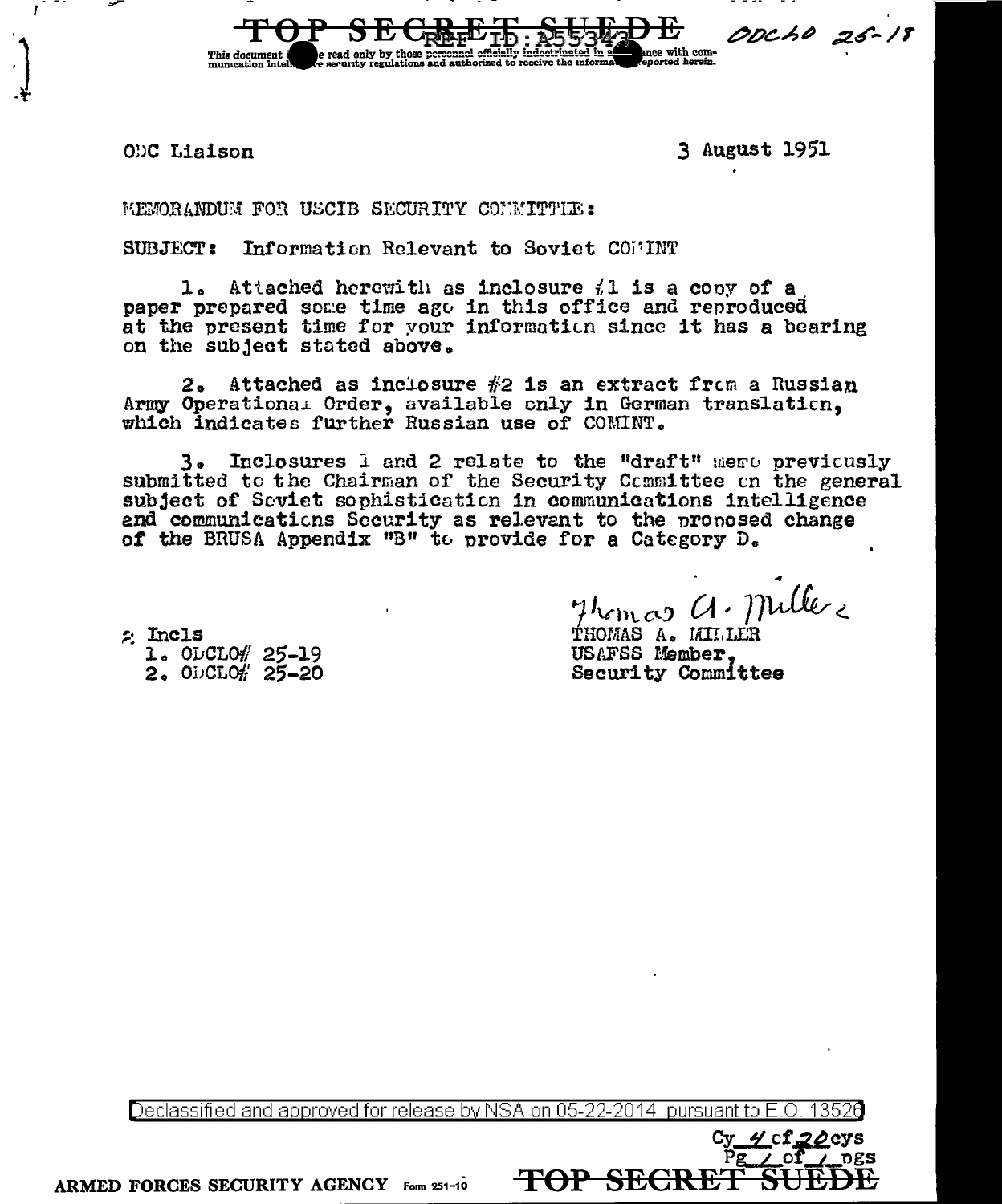ODC/SRL-1

This document<br>munication interest

 $\overline{\mathcal{M}}$ 

Y

Russian Knowledge of German Cryntographic Practice  $(1943)$ 

be read only by those personnel officially indoctrinated in the bance with com-<br>hee security regulations and authorized to receive the information reported herein.

A German translation of a cantured Russian intelligence manual designed "for higher staffs" and dated 1943 indicates that as of that date Russian intelligence held a surprisingly detailed knowledge of German Army signal communications with regard to their organization, equinment, and cryptographic media. The report also states that the German Army Chief Simal Officer supplied German Army Intelligence with a daily report on intercept results.

 $\frac{c_4 \cancel{1} \cancel{1} \text{ of } 30}{c_4 \cancel{1} \text{ of } 5 \text{ erg}}$ 

00010#25-19

The brochure, available in German translation as GHDS Document H3/382. becomes of interest as a nother item indicative of Russian *HTICOTH* appreciation of the elements of communications security. information, summarized in the GCHQ discussion of "The Russian 'Y' Service" (1 91/G-38) indicated that it was the belief of a British liaison mission to Moscow early in the war that the Russians were "well on the way" to the sclution of Fnigma traffic if they had not indeed already solved it. The present manual, while not giving any indication of such Russian cryptanalytic activity. does indicate that the Russians were thoroughly familiar with the distribution and use of Enigma cipher machines in the German Army at approximately this date. In addition, the "TIC"" Teas which investigated a German factory which had produced Enigma machines discovered that a Russian inspection of the factory had preceded their visit and that the Russian investigators, who were Russian Army officers, significantly showed greater interest in models of the German Naval Enigma than in models of the German Army Enigma which were equally available. (The implication is that as Russian Army "experts" the investigators were already quite ARMED FORCES SECURITY AGENCY Form 251-10 / TOP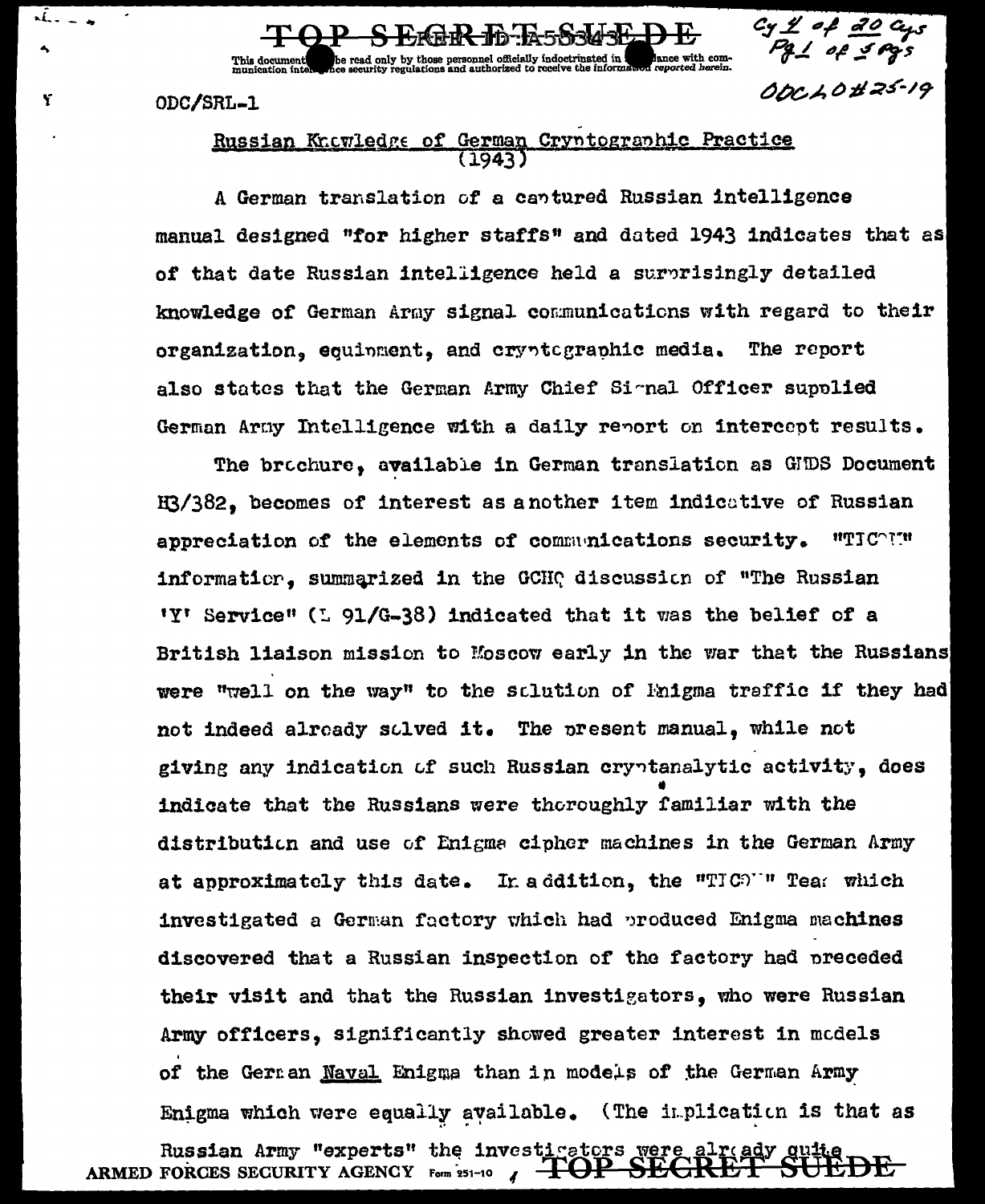the read only by those personnel officially indoctrinated in a  $ODC/SR$ -This document familiar with the German Army machine but the German Navy version, which differed in some features from the German Army model, was new to them).

Y

S ERER TO ESSERED E

Evaluation of the statements made in the manual is perhans subjective and should not be atternted without consideration of the context in which they appear. The difficulties of dealing with a German translation from the Russian must be mentioned, for example, there is no indication of its dissemination other than that to be inferred from the reference in the German translation of the title to "for higher staffs" and there is no indication of the Russian classification. On the basis of this statement. however, it may be assumed that the manual was intended for the use of staff intelligence officers - whether such staffs were at the Front or Army level or may have included Division is unclear.

Making allowance for the linguistic difficulties of an English translation from a German translation from the Russian (where the Russian text discussed German organization) the "tone" of the references to signal communications compare in phraseology and reference to salient points for communications security to other recently avai able Russian material which has led ASA to comment on apparent Russian "sophistication" in communications intelligence and communications security. This "tone of reference" to German communications may be concared with the language and terminclogy used in the "Lectures on Cryptographic Security (SUV)" recently translated from Source 267 by CSAW (NI-4-TICAM). The ASA translation of the 1944 "Manual for the Processing of Radio Intelligence Materials<sup>"</sup> may also be cited in this connection with particular attention to chapters i and ii of that translation ARMED FORCESCOCORTT FURGENCY UP ALL SING analy OP-SEGRETY SURBERION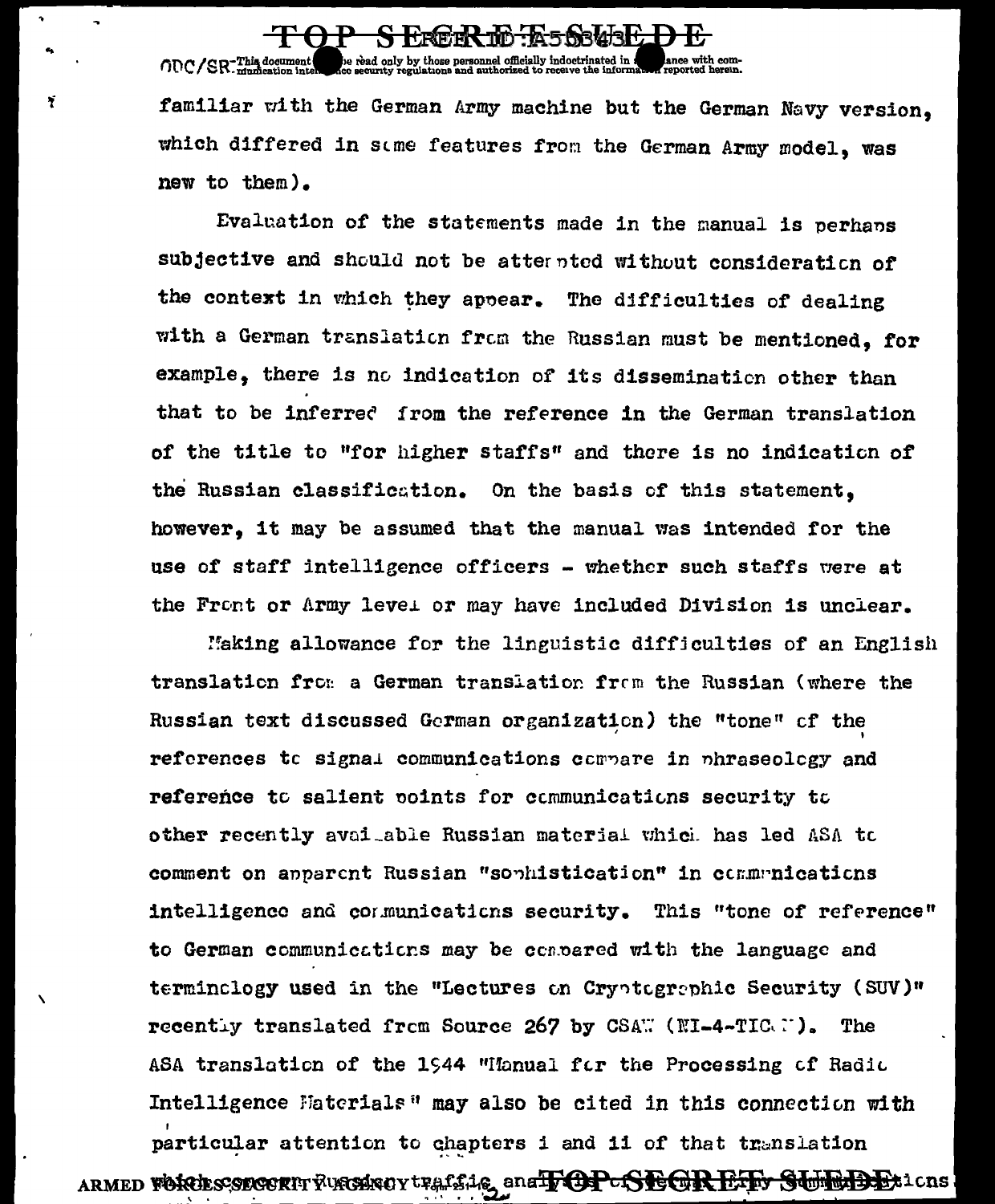Consistent with the limitation of discussion in the "Manual for Processing Radic Intelligence l'aterials" to the communications of foreign armies the present manual, prepared for Red Army intelligence (fficers, limits its discussion to the organization of the German Army ("Oberkommando des Heeres" - the German trinslation of the title uses "Wehrmacht" - "armed forces" - but the subject matter is limited to the German Army"). Examination of the complete manual leaves the impression that the German Army organization was thoroughly familiar to Russian Army intelligence. In the case of German , Army Intelligence on the Eastern Front (I-c Ost), for example, the manual gives a breakdown of the various sections showing their numerical designation. their responsibilities. their sources of information, and the intelligence produced. The following translation of selected pages gives the gist of the information contained in the manual.

S EREEKTE: A55843L

ance with com-<br>reported herein.

e read only by those personnel officially indoctrinated in a<br>lee security regulations and authorized to receive the informa

 $GEDS$ ,  $H3/382$ 

 $\bullet$ 

Y

This document

Oberkommando des Heeres Generalstab des Heeres Abt Fremde Heere Ost (III-C)

"Translation of Eussian Captured Document Number 1: Orientation Manual on the German Armed Forces for Higher Staffs", issued by the Chief Intelligence Directorate of the Red Army; Hoscow 1943.

Organizations of JKH/GenStab and Freede Heere Ost, charts and explanation,  $pp$ ,  $27-28$ .

"The Signal Communications Section (Nachrichten Abteilung, Chef Heeres Nachrichtenwesen) provides the signal communications between command and operational staffs and places at their disposal current enemy intelligence reports as well as a daily report on intercent results (Abhörgebnisse). This section is responsible

for the recruiting, training, and approximately the new ARMED FORCES SECURITY AGENCY Form 251-10  $\varphi$  . The SECURITY **STORACHE**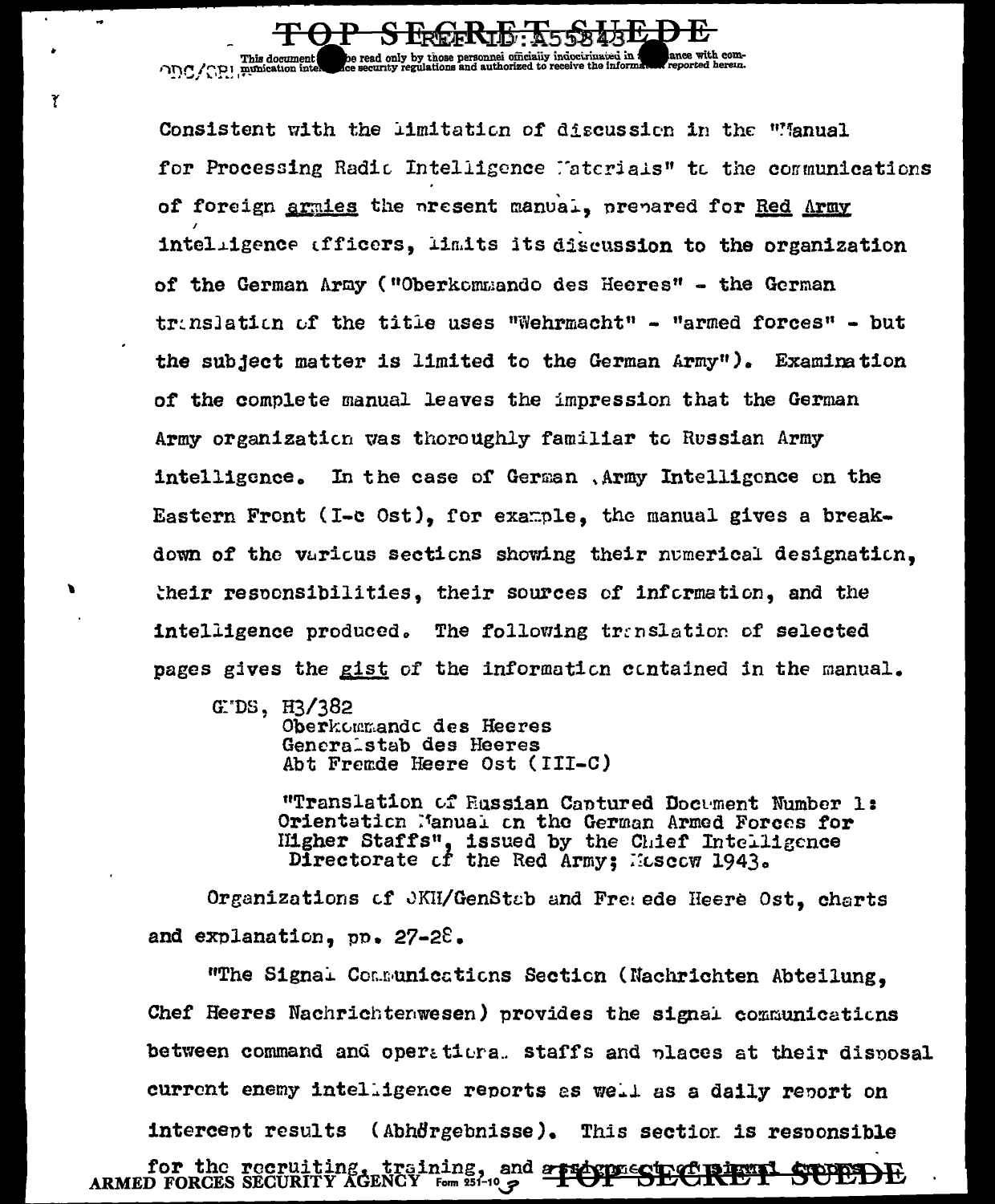## and keeps the Waffenamt advised of requirements for the development of technical equinment. The section prepares new cryptographic regulations, administrates the cryptographic service, and controls enciphering and deciphering work". n.30.

<del>S RéfRid: A55343E</del>

he read only by those personnel officially indoctrinated in integration of the results of the second state.

**Contract Contract** 

 $\overline{t}$ 

ODC/SRL-1This document

The strength and equinment of a Corns signal complement is given in tabular form with the statement that each Corps has 22 Enigma cipher machines. p. 63.

The radio company of an Army's signal troop complement includes 24 Enigma cipher machines. p.65.

A tabular listing of the various types of signal equipment with its specifications used in the German Army is presented on  $p<sub>0</sub>$ 77 $\sim$ 

Under "Trocp Command, Prganization of Si gnal Communic.tions", the following discussion of "Enciphered Command Communications" appears:

"The question of enciphering command communications is given very great importance in the German Army. The army is equipped with cipher machines which are used for radio traffic from division staff upwards. Such a cinher machine has over 1 million possible encinhering combinations.

"In addition to the cinher machines the Germans use a "Hand Cryptographic System". They have a simple troop ciphor used by division, regiment, and battalion. In additicr there is a difficult ("Schwierigen") cipher with a double encipherment that is used by divisior and corns, often by Army,

"The Troop cinher, which is prepared in a basic principle, is distributed in thousands of modifications.

"In addition, there are thousands of various signal tables ARMED FORCES SECURITY AGENCY FORM 251-10  $\,\mathscr{D}$   $\overline{ \mathbf{+OP}}$   $\overline{\mathbf{SECRE}}$